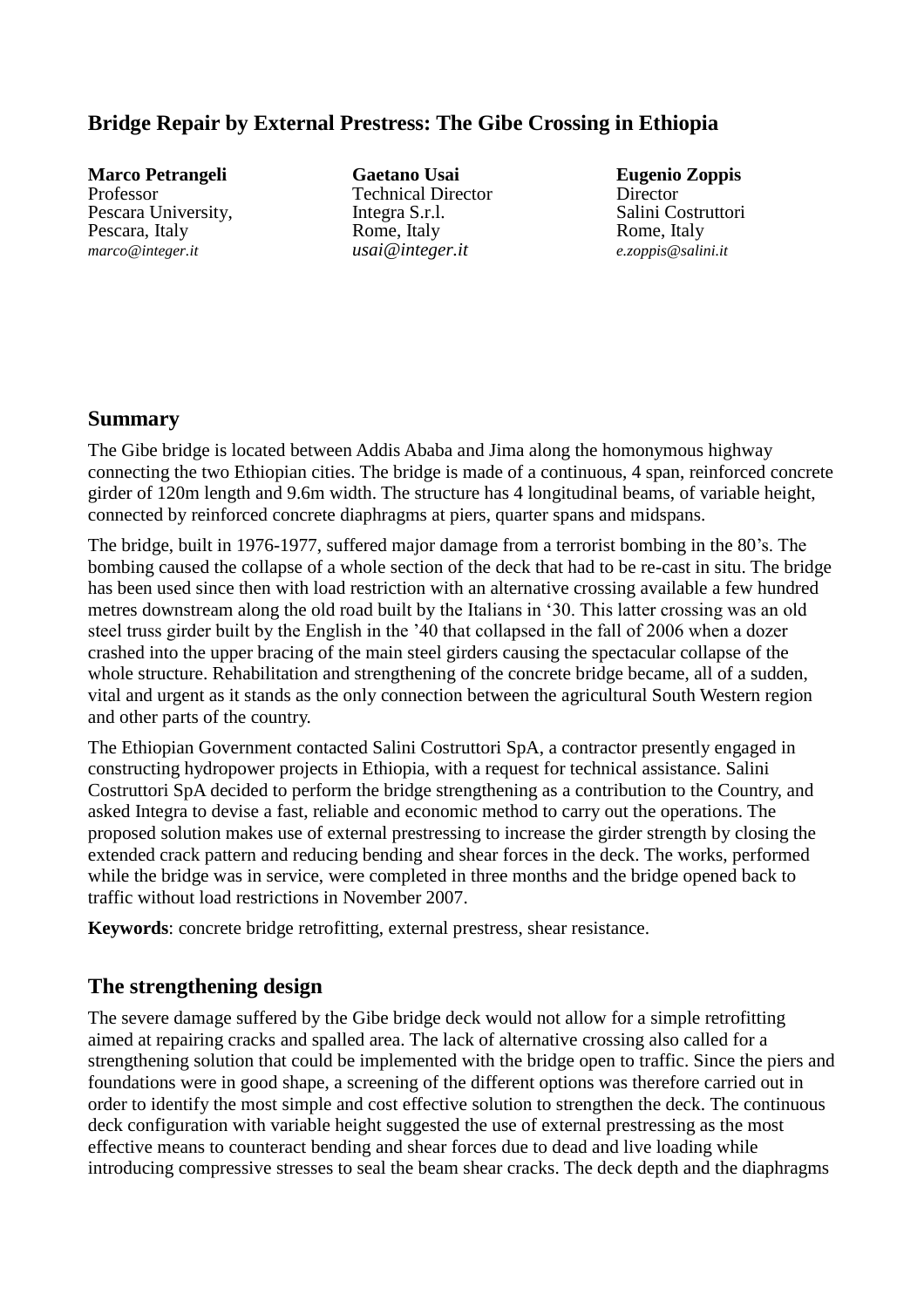provided an optimal configuration for the cables to be deviated using steel saddles fixed to the concrete structure. Six cables with 12 (06") strands could be easily spun under the deck, two on each side of the internal beams and one each on the inner side of the lateral beams. The cables are continuous over the whole length of the deck (120m circa) and anchored on the deck slab near the abutments. Cables are deviated using steel saddles and steel pipes directly glued onto the existing concrete sections. Only in few cases (mainly at the anchorages), additional cast in situ concrete blocks were required to allow for a safe transmission of the cable forces to the existing concrete sections.

Special care has been taken in the correct positioning of the deviation elements. Previous experiences suggested to check their correct positioning using a nylon rope before the saddles were glued and the strands were spun. Forces arising from strands jammed into the deviators can be as high as the tensioning force and therefore much higher than the local resistance of the concrete section. This was certainly the case for the Gibe bridge diaphragms that are insufficiently reinforced and therefore could only take the upward design deviation forces and would not bear any tangential ones. The 6 cables tensioned to 1000 MPa apply a total compression force of 1000 ton. The vertical component at the deviation points varies between 20 to 30 ton (upwards) for the 4 intermediate diaphragm along each span and from 70 to 110 ton (down-wards) at piers and abutment.

The combined action of bending moments and axial forces induced by the external prestressing suffice to counterbalance the permanent load effects. All sections along the deck are therefore fully compressed under dead and permanent load alone. Strengthening by post-tensioning is also particularly efficient with respect to shear because of the force vertical component of the inclined cables and the frictional contribution to the concrete shear resistance provided by the compression forces.



The principal advantage of the adopted solution is the extreme simplicity of its implementations. The steel saddles and deviation pipes were manufactured in shop and brought to site fully finished. The design of such pieces was optimized so that could be handled by two persons (max 80 kg). Installing of the saddles only required epoxy resin and small fasteners to hold them in place before the resin hardened and the prestressing forces pushed them against the concrete section. From the Gibe experience the following conclusion can be drawn:

- Concrete structures do often have large strength reserve, sometimes underestimated by the current codes. These strength reserves can be used when retrofitting damaged or deteriorated structures prolonging their service life.
- Strengthening of concrete structures by external prestress is generally very efficient. These structures, even when severely damaged, do benefit from a dramatic increase of strength when prestressed. The same beneficial effects are hardly obtained without prestressing as with standard FRP applications.
- Use of steel carpentry to couple the concrete structure to the external tendons is particularly efficient a sit is both robust and ductile. Installation is also easy, fast and cost efficient.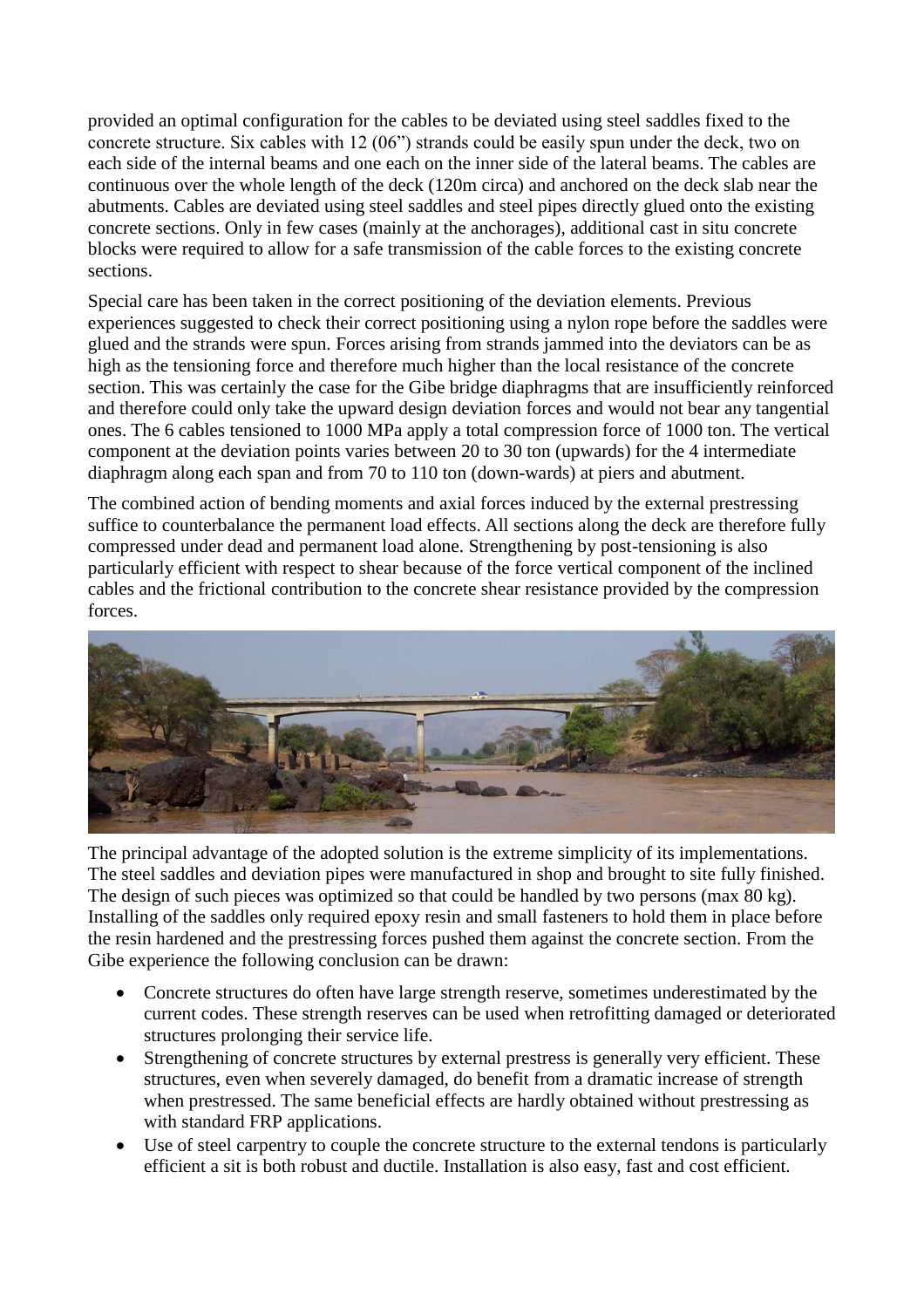### **Bridge repair by external prestress: the Gibe crossing in Ethiopia**

**Marco Petrangeli** Professor Pescara University, Pescara, Italy *marco@integer.it*

**Gaetano Usai** Technical Director Integra S.r.l. Rome, Italy *usai@integer.it*

**Eugenio Zoppis Director** Salini Costruttori Rome, Italy *e.zoppis@salini.it*

### **Summary**

The Gibe bridge is located between Addis Ababa and Jima along the homonymous highway connecting the two Ethiopian cities. The bridge is made of a continuous, 4 span, reinforced concrete girder of 120m length and 9.6m width. The structure has 4 longitudinal beams, of variable height, connected by reinforced concrete diaphragms at piers, quarter spans and midspans.

The bridge, built in 1976-1977, suffered major damage from a terrorist bombing in the 80's. The bombing caused the collapse of a whole section of the deck that had to be re-cast in situ. The bridge has been used since then with load restriction with an alternative crossing available a few hundred metres downstream along the old road built by the Italians in '30. This latter crossing was an old steel truss girder built by the English in the '40 that collapsed in the fall of 2006 when a dozer crashed into the upper bracing of the main steel girders causing the spectacular collapse of the whole structure. Rehabilitation and strengthening of the concrete bridge became, all of a sudden, vital and urgent as it stands as the only connection between the agricultural South Western region and other parts of the country.

The Ethiopian Government contacted Salini Costruttori SpA, a contractor presently engaged in constructing hydropower projects in Ethiopia, with a request for technical assistance. Salini Costruttori SpA decided to perform the bridge strengthening as a contribution to the Country, and asked Integra to devise a fast, reliable and economic method to carry out the operations. The proposed solution makes use of external prestressing to increase the girder strength by closing the extended crack pattern and reducing bending and shear forces in the deck. The works, performed while the bridge was in service, were completed in three months and the bridge opened back to traffic without load restrictions in November 2007.

**Keywords**: concrete bridge retrofitting, external prestress, shear resistance.

#### **1. Introduction**

The Gibe River Bridge is located 185 km from Addis along the National Road connecting the capital to the city of Jima, the largest city in the rich South-Western agricultural region of Ethiopia. The road was built by the Italians in the '30. The crossing of the Gibe river was provided with a masonry arch bridge later sabotaged during World War II and soon replaced with a steel truss girder simply supported on the existing arch abutments.

In the late '70 the crossing was displaced few hundred metres upstream on a more direct alignment that required the construction of a new concrete bridge (Fig.1) made of 4 spans for a total length of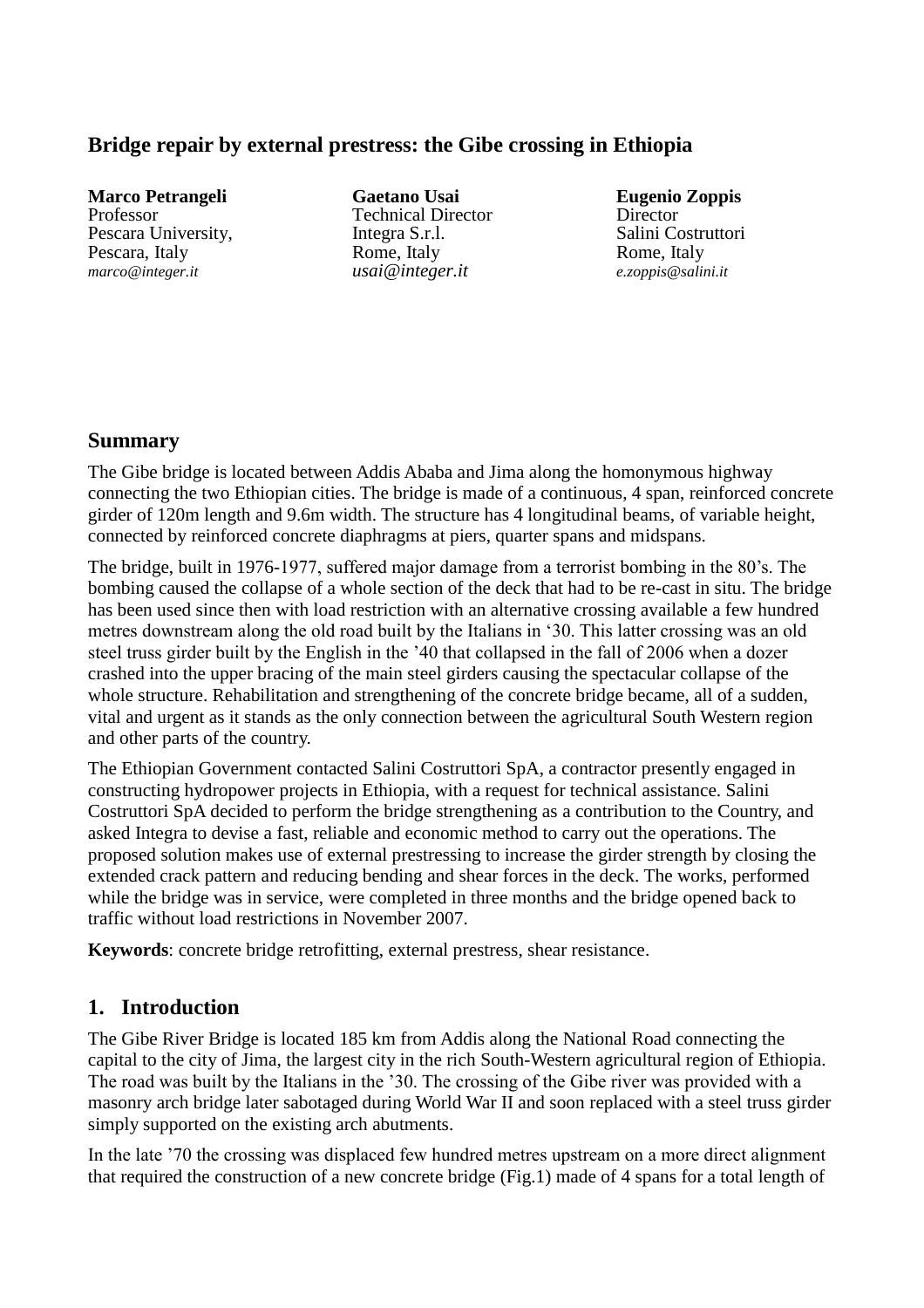120.5 m. Few years after its opening, during the civil war that preceded the fall of the military regime (early '80), the bridge was severely damaged by a bomb that severed a full section of the deck. The missing deck section was recast in situ in the early '90 thus allowing the bridge to be re-



opened to traffic. The bomb damages were not fully repaired though, since the extensive cracking and spalling that took place on the adjacent spans could not be tackled at that time. Those damages caused a progressive deterioration of the structure during the subsequent years as the bridge is subjected to heavy traffic around the clock.

*Fig. 1: The concrete bridge over the Gibe river*

Recently, due to increased deck deterioration, load restrictions were enforced diverting lorries and other heavy freight to the downstream truss girder. Unfortunately, this structure collapsed in November 2006 (Fig. 2) when a dozer carried by a low loader exceeding the maximum clearance



crashed into the girder upper bracing causing the whole structure to collapse. The traffic had to be diverted back onto the concrete girder with the same load restriction and a reduced carriageway width. The heavier freight had to be rerouted through Nekempt increasing the trip by 150 km along smaller and un-paved roads with severe damage to the country economy.

#### *Fig. 2: The collapse of the old truss girder*

The Ethiopian Roads Authority (ERA) had already assigned to a local contractor the works to build a new bridge a few dozen metres upstream of the concrete girder, but its completion will take a few years; meanwhile the situation was unbearable to the public and local administration that relied on that highway for transport of people and exchange of supplies. Therefore Salini Costruttori S.p.A. intervened assisting ERA by strengthening the existing concrete bridge at his own expenses. The strengthening solution, as described in the following pages, has been outlined during the site visit of early 2007 by Prof. Petrangeli and Eng. Zoppis and thoroughly presented to ERA that promptly provided the go-ahead for the project. The works that lasted 3 months, with the bridge constantly opened to traffic, required 200,000 Euros of overseas procured technology and services and another 200,000 Euros of local cost (personnel, equipment and materials).

# **2. The Gibe Bridge**

The bridge consists of a continuous reinforced concrete deck, 120.5 metre in length, with 4 spans, 35 m the central ones and 25.25 the lateral ones.The deck cross section is made of an 18cm thick slab and 4 rectangular beams, 40cm thick and with a variable depth between 3.15m over the pier to 1.7m at midspan. The beams are also connected by 18cm thick diaphragms, 4 intermediate ones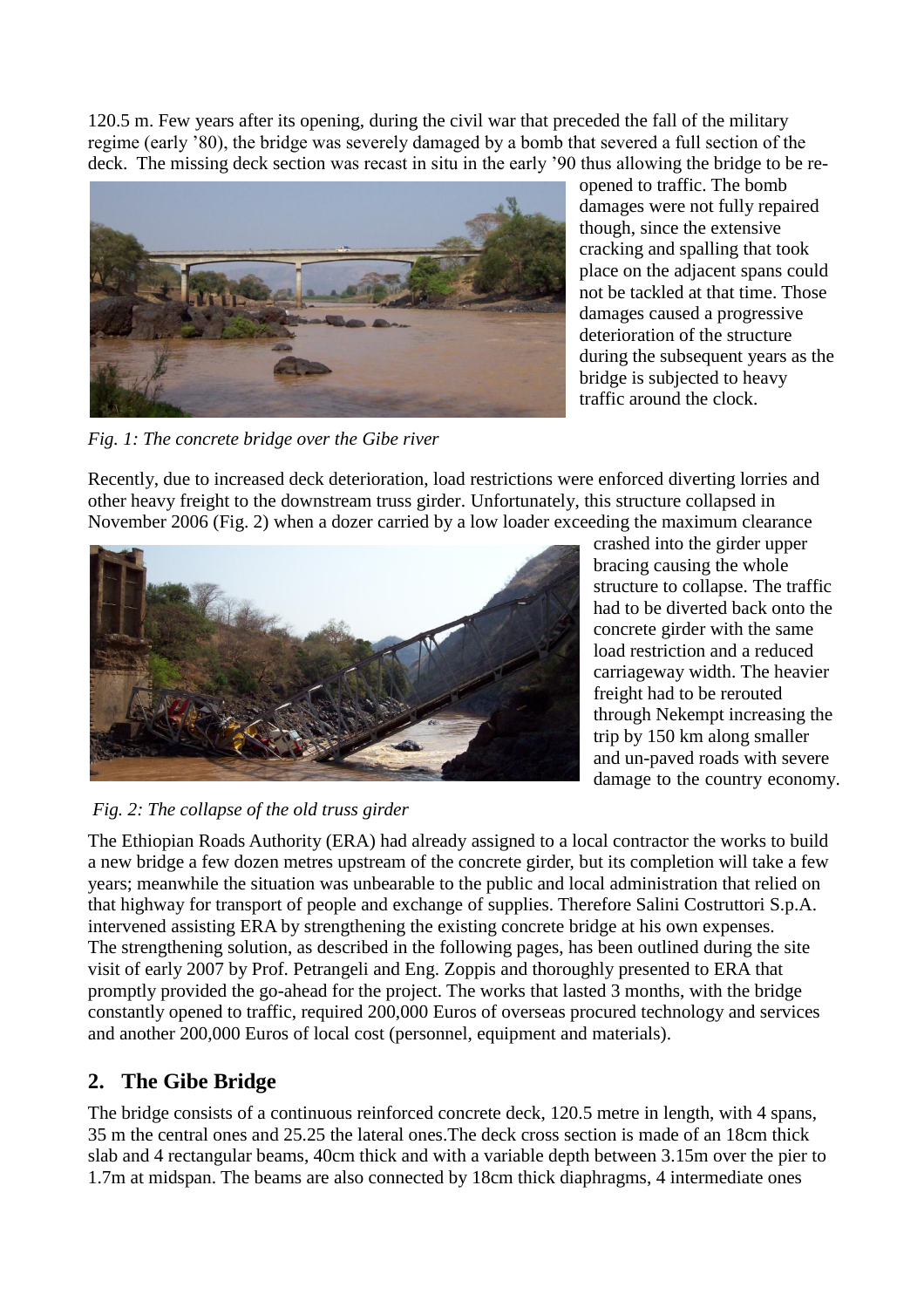each span plus one at each pier. Total deck width is 9.6m, with 8m carriageway and a pedestrian kerb on each side. The 3 piers, all with direct foundations on plinths, are made of 2 circular columns, 5 m apart, connected by a pier cap and a lower diaphragm.

#### **2.1 Ante-Operam situation: damage assessment**

From a simple visual inspection of the bridge it was clear the major damages were the very wide shear cracks (Fig. 4) at both side of the central pier (Pier 2). As said before, the bomb blast severed the deck at 5m from the lateral pier Jima side leaving the deck cantilevering out 25m from the



*Fig. 3: The Gibe River Bridge*

central pier. This configuration, under dead load only, is by far the most severe the bridge could have possibly undergone during its whole history. With a deck self-weight of 14 ton/m the cantilever configuration increased the shear on Pier 2 of 110 ton and the bending moment of 3000 ton\*m circa with respect to the pre-damage (continuous) configuration. The shear increased on both side of Pier 2 since bending increased the reaction on Pier 2 unloading Pier 1 (Addis side) thus increasing shear also on the span from Pier 1 to 2. The above mentioned values do not take into ac-count dynamic effects which may have increased the cantilever stresses (vertical vibrations) or added additional stresses via other dynamic mechanisms (axial impulse/vibration). The sharp increase of bending moment over Pier 2 was later confirmed by a closer inspection of the deck (Fig.5). The beams lower part had a large portion of concrete cover spalled and the reinforcing bars seemingly buckled.



*Fig. 4 - Shear cracks in the deck beams* 

Obviously the damage situation would have deteriorated because of rusting of the reinforcing bars exposed through the macro cracks and concrete cover spalled areas. Apart from a reduction of the net steel area, the resisting mechanisms which are very likely to deteriorate because of rusting and cyclic loading is the bond between rebars and concrete in the vicinity of the macro cracks. Once the cracks widen because of bond deterioration and/or rebar yielding, forces transmitted by aggregate interlock suddenly vanish potentially causing very brittle shear failure with associated collapse of the superstructure. The risk of a similar event in case of heavy loads crossing the bridge was therefore the prime source of concern.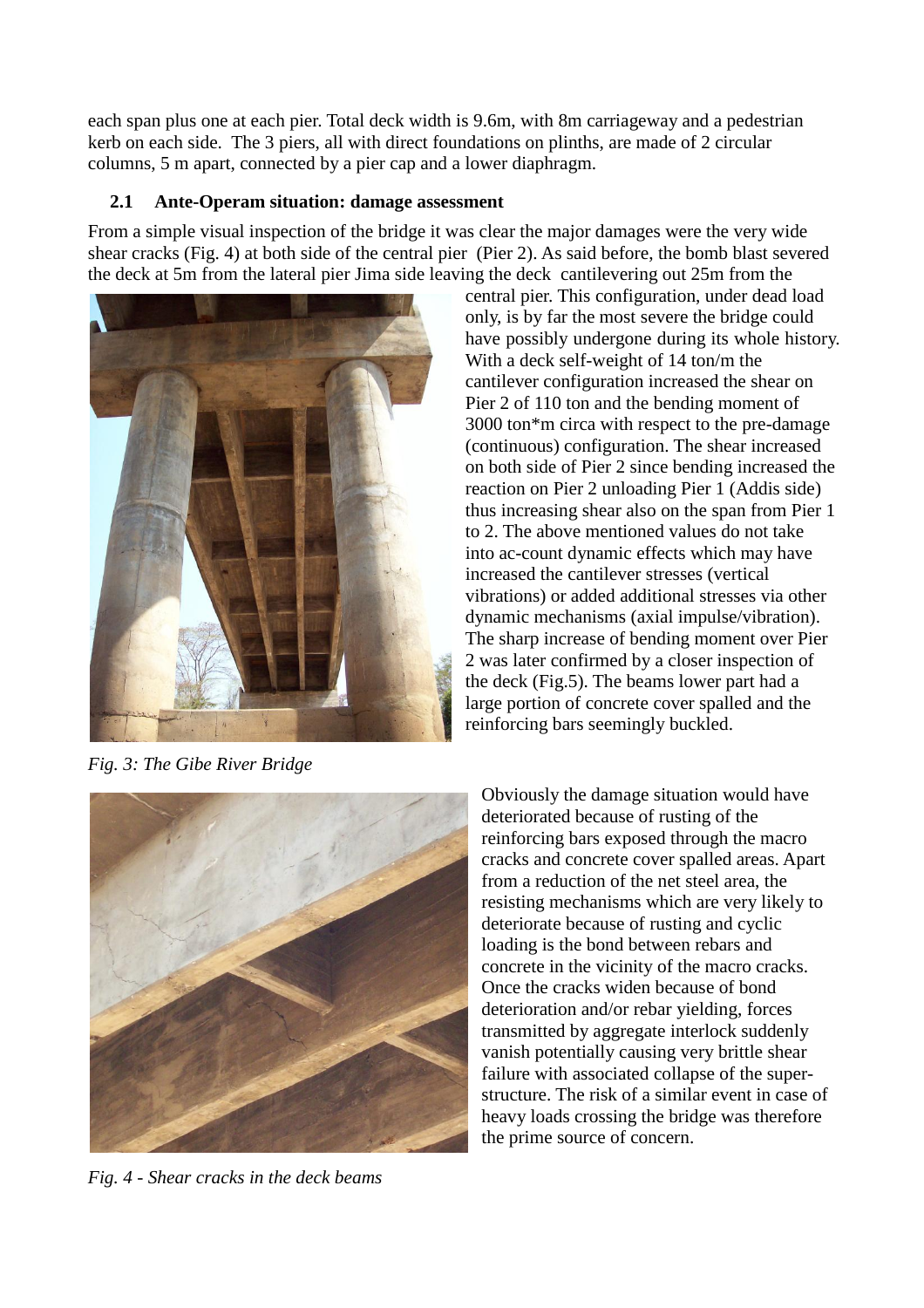

#### **2.2 Strength assessment: ante-operam**

An almost complete set of original drawings of the bridge was kindly provided by ERA, namely:

drawings of the original construction dating back to 1976/77 including rebar layout;

drawing of the repair works performed after the bomb blast (May 1993).

In these drawings, mechanical properties of concrete and steel used in the construction were set as follows: concrete characteristic strength fck=21 MPa, steel allowable stress бadm=140 MPa

*Fig. 5 – Spalling of beam lower flange over Pier 2*

Based on the above mentioned drawings and material properties section models have been set up and strength verifications performed.

As far as tests are concerned, it was decided not to postpone the strengthening intervention to allow for all the necessary equipment to be shipped from abroad since none of the basic instruments and equipment required for non-destructive test on bridges were available in Ethiopia at the time.

Using a finite element (F.E.) model of the bridge, maximum bending and shear forces due to permanent and live loading (AASHTO) have been calculated. Stress calculations for the deck based on the maximum bending moments are reported in the following table. These stresses are calculated using a unit load factor for both permanent and live loading.

The stress level, modest by today's standard, is unsafe for the structure under consideration given the poor quality of concrete and steel. The evaluation should also take into consideration that the above values have been calculated ignoring the damages to the concrete section and the corrosion to the rebars (reduction of resisting area) and assuming perfect bond (plane sections remain plane).

| Section               | Max. bending<br>$(kN*m)$ | $\sigma c$<br>(Mpa) | $\sigma s$<br>(Mpa) | <b>Ultimate Bending</b><br>resistance | Bending<br>safety factor |
|-----------------------|--------------------------|---------------------|---------------------|---------------------------------------|--------------------------|
| Sagging shoulder span | 8560                     | $-4.7$              | 156                 | 13380                                 | 1.56                     |
| Sagging central span  | 9550                     | $-5.0$              | 155                 | 15010                                 | 1.57                     |
| Hogging lateral pier  | $-23110$                 | $-6.8$              | 143                 | $-37620$                              | 1.63                     |
| Hogging central pier  | $-26000$                 | $-7.1$              | 58                  | $-43640$                              | 1.69                     |

| Table 1 - Section bending verification - Ante Opera |  |  |  |  |
|-----------------------------------------------------|--|--|--|--|
|-----------------------------------------------------|--|--|--|--|

Nonetheless, as far as the flexural resistance is concerned, the bridge had some residual safety margin. This is also confirmed by the section Ultimate Limit State analysis and the corresponding safety factors summarized in Table 1. Once more, calculation ignored the existing damages, although, apart from some significant spalling, the modest corrosion and loss of bond would not have a significant impact on ultimate bending resistance of the section.

When it comes to shear verifications though, results are significantly different. Maximum shear force calculated with unit load factor is 1010 kN per beam. Shear resistance of each beam is only 60% of this value if the concrete contribution is neglected and 120% of it if concrete shear strength is accounted for. Given the macro crack pattern of at least 3 of the 4 beams, concrete contribution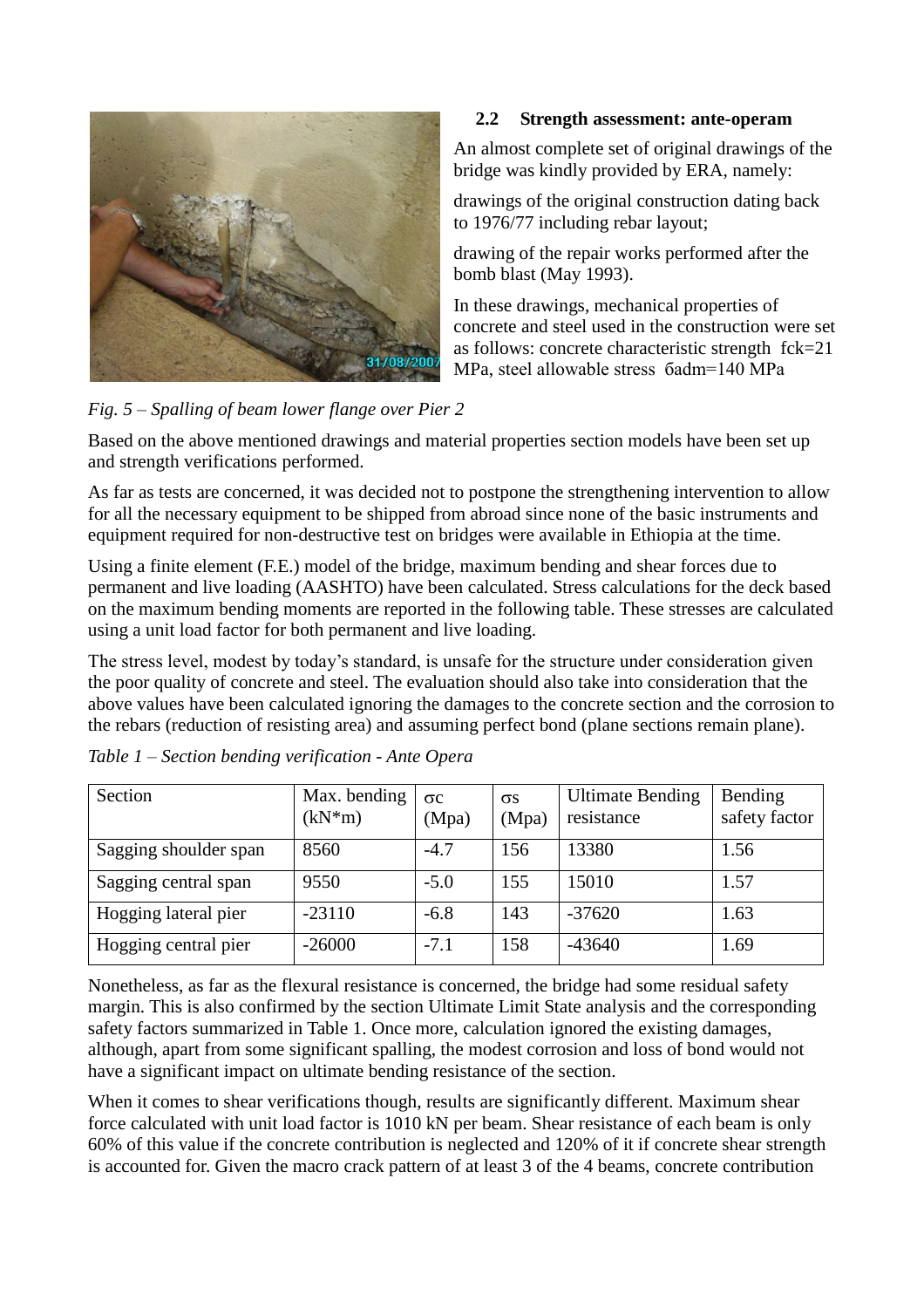was very likely lower than what norms allow to consider. The numerical analyses therefore confirmed the shear as the most critical failure mechanism with a narrow safety margin. This safety margin was sufficient to keep the bridge standing only because traffic, although intense, never reached the maximum design values.

# **3. The strengthening design**

The severe damage suffered by the deck would not allow for a simple retrofitting aimed at repairing cracks, spalled areas and corroded rebar. The lack of alternative crossing also called for a strengthening solution that would leave the bridge open to traffic during the works. At the time the repairs took place, the bridge was typically used by light weight trucks carrying all kind of goods and commuter busses. Since the piers and foundations were in good shape, it was decided to strengthen the deck. This solution is certainly competitive where alternative routes do not exists and where a quick bridge re-placement is not feasible. A screening of the different options was therefore carried out in order to identify the most simple and cost effective solution to strengthen the deck.

## **3.1 Strengthening with external prestressing**

The continuous deck configuration with variable height suggested the use of external prestressing as



*Figure 6 – Anchorage slot in the top slab*

the most effective means to reduce bending and shear forces and introduce compressive ones to seal the macro cracks. The deck depth and the diaphragms provided an optimal configuration for the cables to be deviated using steel saddles fixed to the concrete structure. Six cables with 12 (06") strands could be easily spun under the deck, two on each side of the internal beams and one each on the inner side of the lateral beams. The reason for not having cables on the outer side (of the lateral beams) is that these cables could not be deviated using the diaphragms and would be more exposed to weathering agents while spoiling the bridge aesthetic.

Longitudinal layout of the cables is optimized to counteract bending and shear due to self weight of the bridge. The cables are continuous over the whole length of the deck (120m circa) and anchored on the deck slab near the abutments. The cables follows two different layouts, one for the 4 inner cables (Type A) and another for the outer ones (Type B).





The two layouts have been chosen so as to introduce the optimal deviation forces at each diaphragm.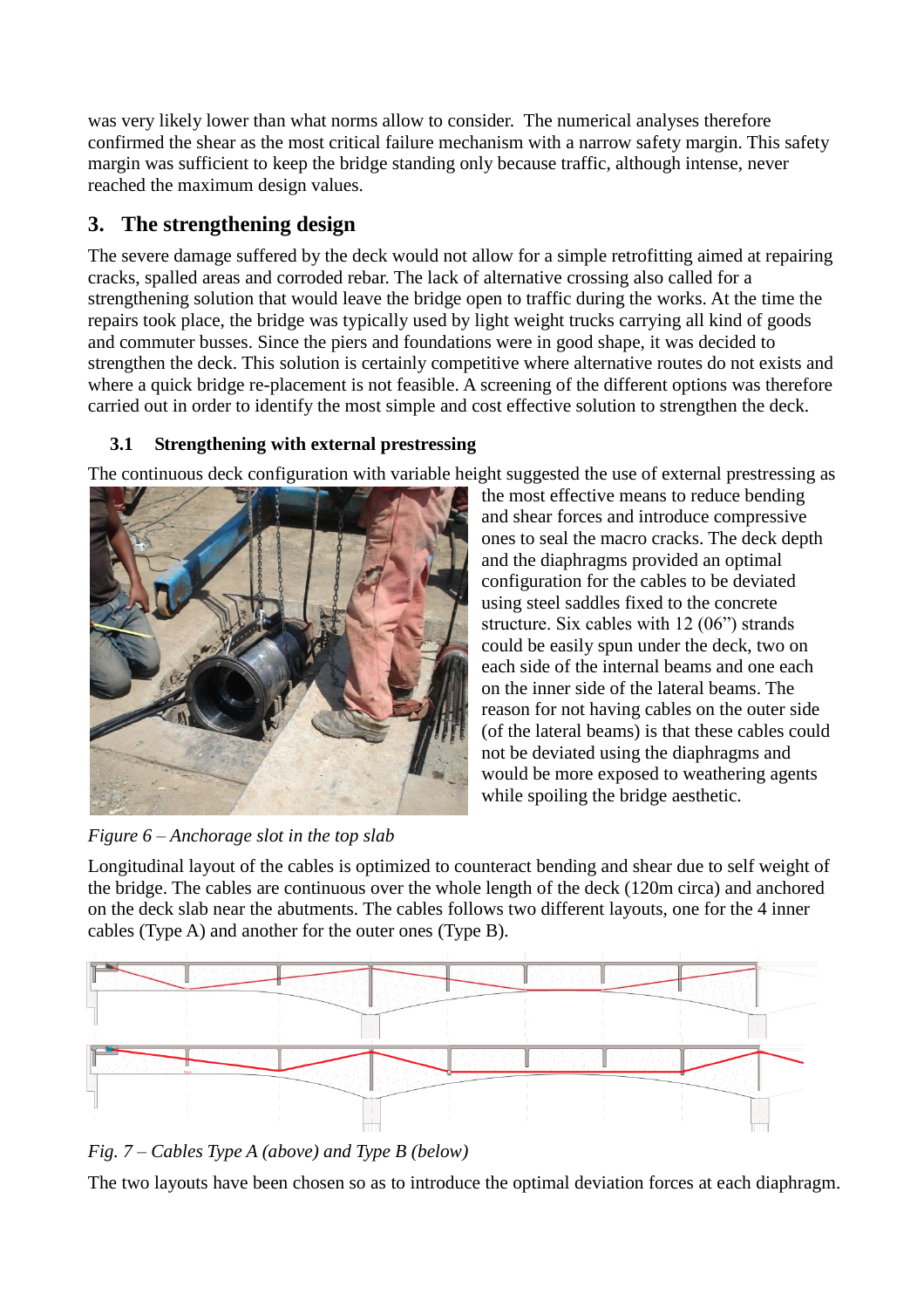Cables are deviated using steel saddles and steel pipes directly glued onto the existing concrete sections. Only in few cases, at the anchorages and at the deviations of Cable Type B over the piers, additional cast in situ concrete blocks were required to allow for a safe transmission of the cable forces to the existing concrete section. Special care has been taken in the correct positioning of the deviation elements. Previous experiences suggested to check their correct positioning using a nylon rope before the saddles were glued and the strands were spun.

As a matter of fact position and orientation are both very important because forces arising from strands jammed into the deviators can be as high as the tensioning force and therefore much higher



than what the concrete sections can locally sustain. This was certainly the case for the Gibe bridge diaphragms that are insufficiently reinforced and therefore could only take the upward design deviation forces and would not bear any tangential ones. The 6 cables tensioned to 1000 MPa apply a total compression force of 1000 ton. The vertical component at the deviation points varies between 20 to 30 ton (upwards) for the 4 intermediate diaphragm along each span and from 70 to 110 ton (down-wards) at piers and abutment.

*Figure 8 – Deviation saddle*

### **3.2 Post Opera Verifications**

The combined action of bending moment and axial forces induced by the external prestressing suffice to counterbalance the permanent load effect. All sections along the deck are therefore fully compressed under dead and permanent load alone. Under AASHTO live loading the section develops some tensile stresses but these are much smaller (Tab. 2) when compared to the Ante Opera situation (Tab. 1). Similar results are obtained for the safety coefficient at the SLU.

| Section               | Max.<br>bending<br>$(kN*m)$ | Axial<br>Force<br>(kN) | $\sigma c$<br>(Mpa) | $\sigma s$<br>(Mpa) | Ultimate<br>Bending<br>resistance | Bending<br>safety<br>factor |
|-----------------------|-----------------------------|------------------------|---------------------|---------------------|-----------------------------------|-----------------------------|
| Sagging shoulder span | 4250                        | 9300                   | $-3.0$              | $\overline{0}$      | 19540                             | 4.60                        |
| Sagging central span  | 7940                        | 7500                   | $-4.8$              | 57                  | 19930                             | 2.51                        |
| Hogging lateral pier  | $-13900$                    | 8800                   | $-5.3$              | 39                  | $-43710$                          | 3.14                        |
| Hogging central pier  | $-19920$                    | 6950                   | $-6.4$              | 79                  | $-51720$                          | 2.76                        |

|  | Table 2 – Section bending verification – Post Opera |
|--|-----------------------------------------------------|

Strengthening by post-tensioning is particularly efficient with respect to shear. Post tensioning does reduce shear forces because of the vertical component of the inclined cable but it also increase the section resistance as compression gives a frictional contribution to the concrete shear resistance. Ignoring the concrete contribution, shear safety coefficients are now up to 1.5, and taking into account the concrete contribution this value rises to 2.1.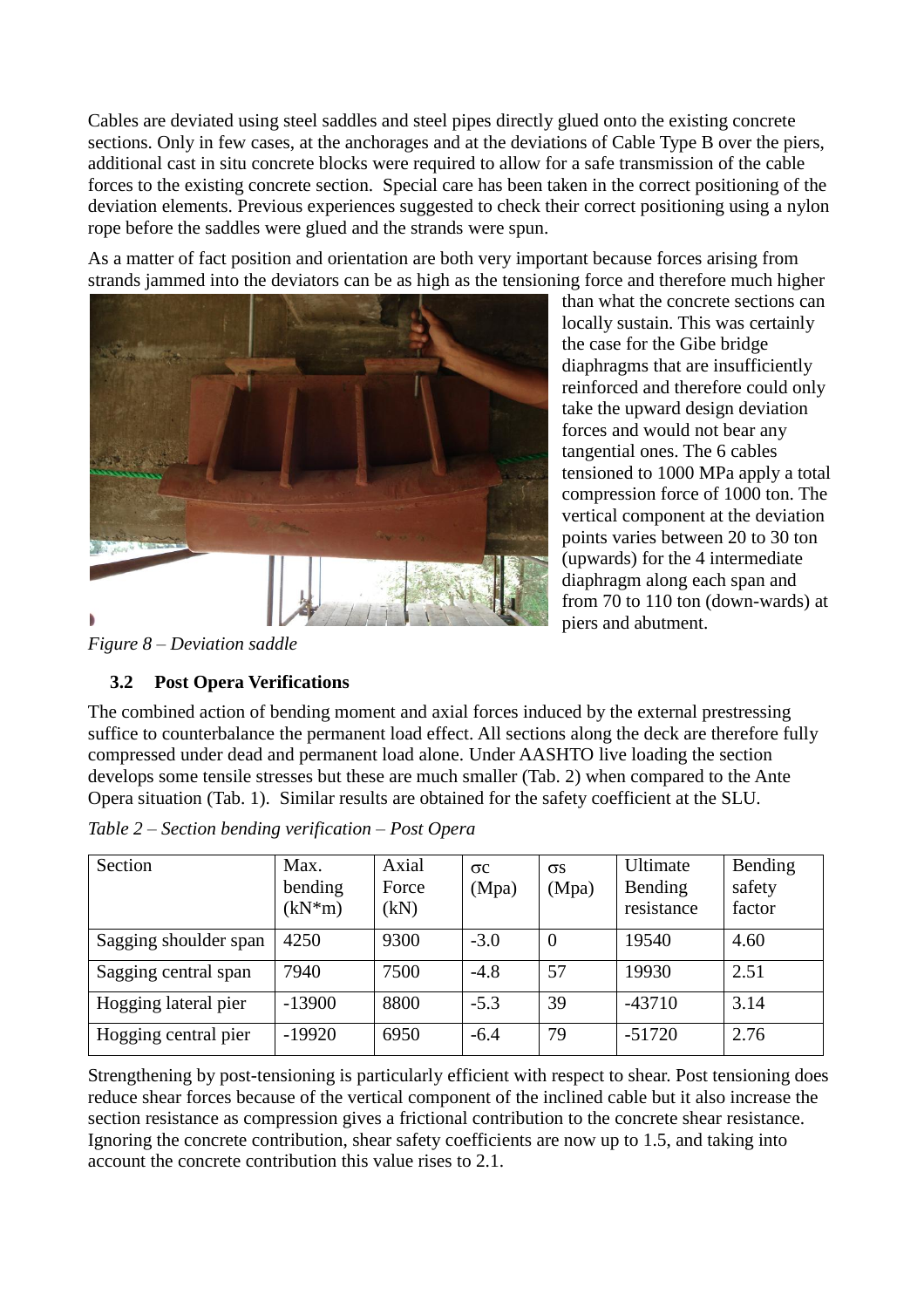#### **3.3 Repair of damaged concrete**

Before tensioning the cables, the major damages of the concrete deck have been repaired so as to benefit from the application of the prestressing forces. The wider cracks have been injected with epoxy resin, the large spalled portions near the supports and other major honeycombs have been repaired with highly fluid cement mortar. For the larger damaged areas, small diameter reinforcement has been added. The amount and extension of the repair works carried out on the concrete girder has been limited by budget restraint and cost-effectiveness evaluation. The authors have suggested ERA to proceed with a complete overhaul of the deck concrete surface in the near future. Luckily enough, Ethiopia benefits from a dry and warm weather that extends concrete structure service life well beyond European and North American standards.

## **4. Project implementation**

The principal advantage of the adopted solution is the extreme simplicity of its implementations. All that is needed is a small by-bridge or otherwise suspended scaffolding that is placed at the deviation points as done for the Gibe bridge. The steel saddles and deviation pipes were manufactured in shop and brought to site fully finished. The design of such pieces was optimized so that could be handled by two persons (max 80 kg). Installing of the saddles only required epoxy



resin and small fasteners to hold them in place before the resin hardened and the prestressing force pushed them against the concrete section. Deviation pipes were installed inside holes previously bored into the diaphragms with man held equipment.

Chemical anchoring of reinforcing bars in the existing concrete section and wooden form works to cast them using ready mix high strength concrete were required only for the cast in situ deviation blocks.

*Fig. 9 – Suspended scaffolding at deviation points* 

The slot of the cable anchorages have been cut into the top slab and the additional reinforcing block cast from below the deck all in the same phase. Vehicles could run over temporary steel plates positioned over the anchorage slots.

With all the strands in position and all the anchorages ready, tensioning operations have been carried out with maximum symmetry with respect to the bridge axes of symmetry. The tensioning operation lasted 3 days: firstly cables have been tensioned to 50% of the design values (the authors were concerned about the deviation forces applied to the lightly reinforced diaphragms) . from both sides. At each side, tensioning started from the central cables and then moved to the outer ones. Finally the cables were tensioned to 100% of the design values from both extremities.

Strands have been tensioned to 1050 MPa. Strand elongation has been in accordance with the calculated value of 60cm circa and uniform for the different cables confirming the correct positioning of the deviation elements and that friction forces were within the expected values.